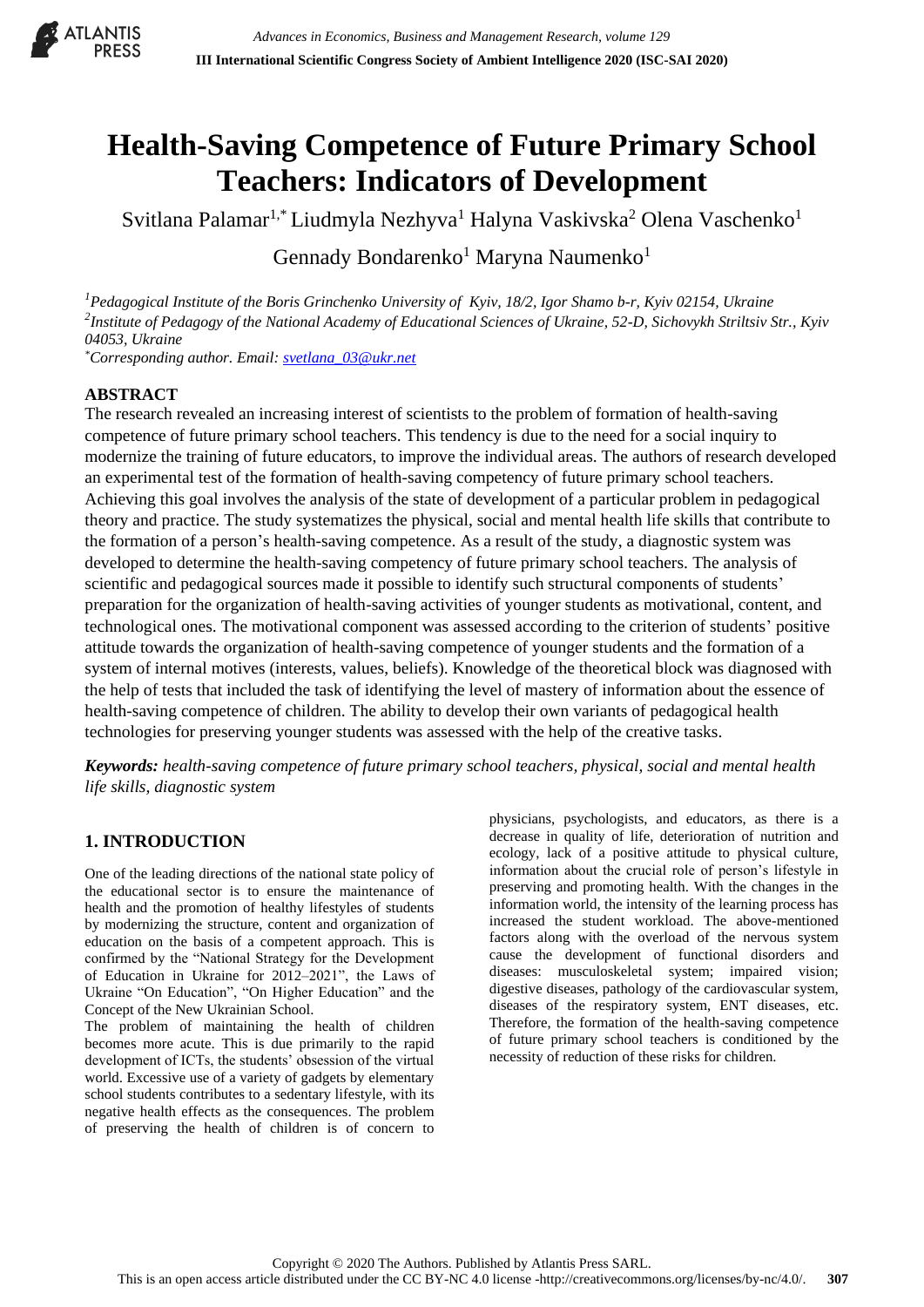

#### *1.1. Related Work*

The research revealed an increasing interest of scientists to the problem of formation of health-saving competence of future primary school teachers. This tendency is due to the need for a social inquiry to modernize the training of future educators, to improve the individual areas. Among them: formation of health-saving competence in the educational environment of a pedagogical college, basics of health-saving pedagogy within the theory and methodology of physical education [10] and methods of vocational education on health-saving activities [5; 15], preparation of future teachers for the formation of healthy lifestyle for students [6; 11], organization of health-safety and health promotion in the education of students [1], creation of health-saving environment of primary school [12]. The expediency of using of health-saving technologies has been confirmed by studies by foreign scientists [17; 18; 19].

The purpose of the study is to develop an experimental test of the formation of health-saving competency of future primary school teachers. Achieving this goal involves the following tasks: analysis of the state of development of a particular problem in pedagogical theory and practice; systematization of indicators of healthy lifestyle of the individual; development of a diagnostic system to determine the health-saving competency of future primary school teachers.

#### *1.2. Our Contribution*

Analysis of scientific and pedagogical sources made it possible to identify and outline the components of students' preparation for the organization of students' health-saving leisure: motivational, contextual and technological ones. The characteristics of each of these components required systematization of life skills of physical, social and mental health of the individual. On the basis of observation of the educational process in higher education institutions, a diagnostic system for checking the level of formation of health-saving professional competence, as well as the criteria for assessing the readiness of students to ensure the effective health-saving competence of younger students, were developed.

### *1.3. Paper Structure*

The rest of the article is organized as follows. In the second part, the factors that influence the state of resistance of the organism to the external environment and the mode of human activity are characterized. In addition, one also analyzed the adaptive mechanisms, which provide optimal interaction with the outside world, systematic skills, habits, which, in turn, promote physical, social and spiritual health of pupils. In the third part the competent approach of higher education of teachers is actualized, the motivational, contextual, technological components of

preparation of students for the organization of healthsaving leisure of schoolchildren are defined. The fourth part presents a model of the diagnostic system of future teachers' health-saving competency. Finally, the fifth part completes the paper and presents the research findings.

#### **2. BACKGROUND**

#### *2.1. Results and Discussion*

Despite the variety of approaches in the selection of health criteria, the main one is the absence of disease. The state of resistance of the organism to the external environment and the mode of vital activity is influenced by a whole complex of factors: the level of physical activity; the level of mental stress; seasonal epidemiological factors. The latter factor is periodically valid. Mental stress is particularly noticeable in assessing the performance of students' educational load. Its level in recent years far exceeds the adaptive capacity of students' body and is accompanied by an increase in the incidence of different etiology. According to statistics: about 90% of children have physical and mental health disorders; 30-35% of children who enter school acquire visual impairment, the number of mental health disorders increases in 4 times, the number of children with digestive diseases increases in 3 times [1].

Therefore, new educational goals imply an individualistic humanistic approach to the child's personality. One of the tasks is to emphasize in the educational process the need to save and maintain health at any age, to form a value attitude to health, individual endurance. Therefore, the organization of the work of students in the formation of healthy lifestyles is conducted in several directions, in particular: rational nutrition, exercise, physical activity, safety in behavior, adjusting to the positive way of thinking, adherence to the daily and personal hygiene, awareness of the consequences of bad habits, etc.

The strategic goal, which is realized in the school educational environment on the basis of synergy of efforts of teachers, psychologists, health care workers, social services, is the decisive attitude of pupils towards health as a vital value, the development of adaptation mechanisms that ensure optimal interaction with the surrounding world. The strategy of action is aimed at creating the most favorable conditions for the rehabilitation of students, their maximum involvement in active classes, participation in sports and mass events.

The strategy envisages the formation of psychological and pedagogical resources for the family to help foster healthy lifestyles in children and adolescents; introduction of modern pedagogical and psychological technologies that provide value formation into the educational environment; development of a single socio-cultural environment as a guarantor of a safe space for the life of the child and its family.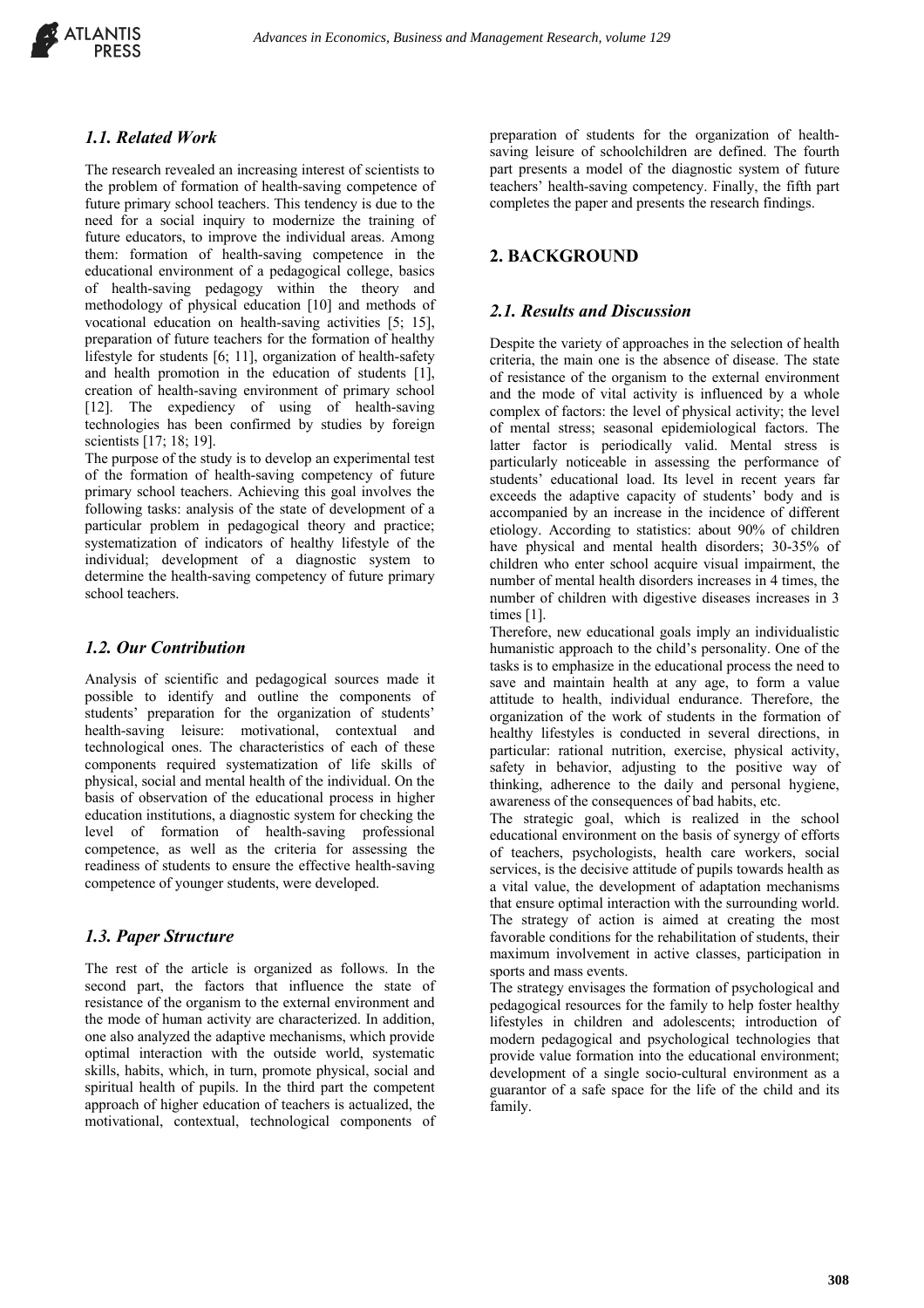The problem of shaping human health goes beyond medical science and practice and moves into the educational plane. Pedagogical valeology, inheriting the powerful traditions of therapeutic pedagogy, hygiene education, put the problem of health and healthy lifestyles in a number of existential, actualized the creative beginning in health promotion activities and began to determine the main direction of this search.

In today's pedagogical theory and practice, the issue of health and healthy lifestyles is one of the priorities. The school acts as a universal medium for the formation of a new quality of life, where spiritual, moral and physical

health are natural forms of being an individual. With the support of family, social institutions, the public, the school conducts the development and implementation of comprehensive health education. Goals of educational work with students: preserving and promoting the health of students; improving the process of physical education; children's health education; building health-saving skills and developing students' motivation.

The study systematized the physical, social and mental health life skills that contribute to the formation of a person's health-saving competence (Table 1).

|                          |                                        | <b>Skills type</b>                                                        | Skills components (skills, habits, etc.)                                                                                                                                                                                                                                                                                          |
|--------------------------|----------------------------------------|---------------------------------------------------------------------------|-----------------------------------------------------------------------------------------------------------------------------------------------------------------------------------------------------------------------------------------------------------------------------------------------------------------------------------|
| Life skills that promote | physical health                        | Nutrition skills                                                          | Adherence to the diet;<br>$\bullet$<br>ability to make a diet with real opportunities, needs and benefits;<br>$\bullet$<br>the ability to identify and preserve high quality of food.                                                                                                                                             |
|                          |                                        | Motor skills                                                              | Morning exercise;<br>$\bullet$<br>regular physical education, active games, physical labor.                                                                                                                                                                                                                                       |
|                          |                                        | Sanitary and hygienic skills                                              | Personal hygiene skills;<br>ability to perform hygienic procedures (to look after the skin, teeth,<br>$\bullet$<br>hair, etc.).                                                                                                                                                                                                   |
|                          |                                        | Work-rest balance                                                         | Ability to alternate mental and physical activity;<br>$\bullet$<br>ability to find time for regular meals and a good rest.<br>$\bullet$                                                                                                                                                                                           |
|                          | Life skills that promote social health | Effective communication<br>skills                                         | Listening skills;<br>$\bullet$<br>ability to express opinions clearly; ability to express feelings;<br>$\bullet$<br>ability to ask for a service or for help;<br>possession of non-verbal means of communication (gestures, facial<br>$\bullet$<br>expressions, intonation, etc.);<br>ability to respond adequately to criticism. |
|                          |                                        | Compassion skills                                                         | Ability to understand other people's feelings, needs and problems;<br>ability to express this understanding;<br>ability to take into account other people's feelings; ability to help and<br>support.                                                                                                                             |
|                          |                                        | Conflict resolution skills                                                | Ability to distinguish between conflicts of opinion and conflicts of<br>interest;<br>ability to tolerate conflict of opinions;<br>ability to resolve conflicts of interest through constructive<br>negotiation.                                                                                                                   |
|                          |                                        | Skills of behavior in the face<br>of pressure, threats,<br>discrimination | Ability to avoid dangerous situations and act in the face of violence;<br>to defend the position and to refuse unwanted offers, including those related<br>to smoking, alcohol and drug use;<br>ability to distinguish between discrimination, in particular people with<br>disabilities.                                         |
|                          |                                        | Skills of<br>joint activities and<br>cooperation                          | Ability to work in a team;<br>$\bullet$<br>ability to adequately assess their abilities, their contribution to joint<br>activities;<br>ability to recognize the contribution of others to teamwork.<br>$\bullet$                                                                                                                  |
| that promote             | spiritual and                          | Self-awareness and self-<br>esteem                                        | Positive attitude towards oneself, other people, towards life prospects;<br>$\bullet$<br>ability to really assess own abilities and capabilities;<br>$\bullet$<br>adequate self-esteem; ability to adequately perceive other people's<br>assessments.                                                                             |
|                          |                                        | Self-control skills                                                       | Ability to express own feelings correctly;                                                                                                                                                                                                                                                                                        |

#### **Table 1 Life skills of the physical, mental and social health of a future elementary school teacher**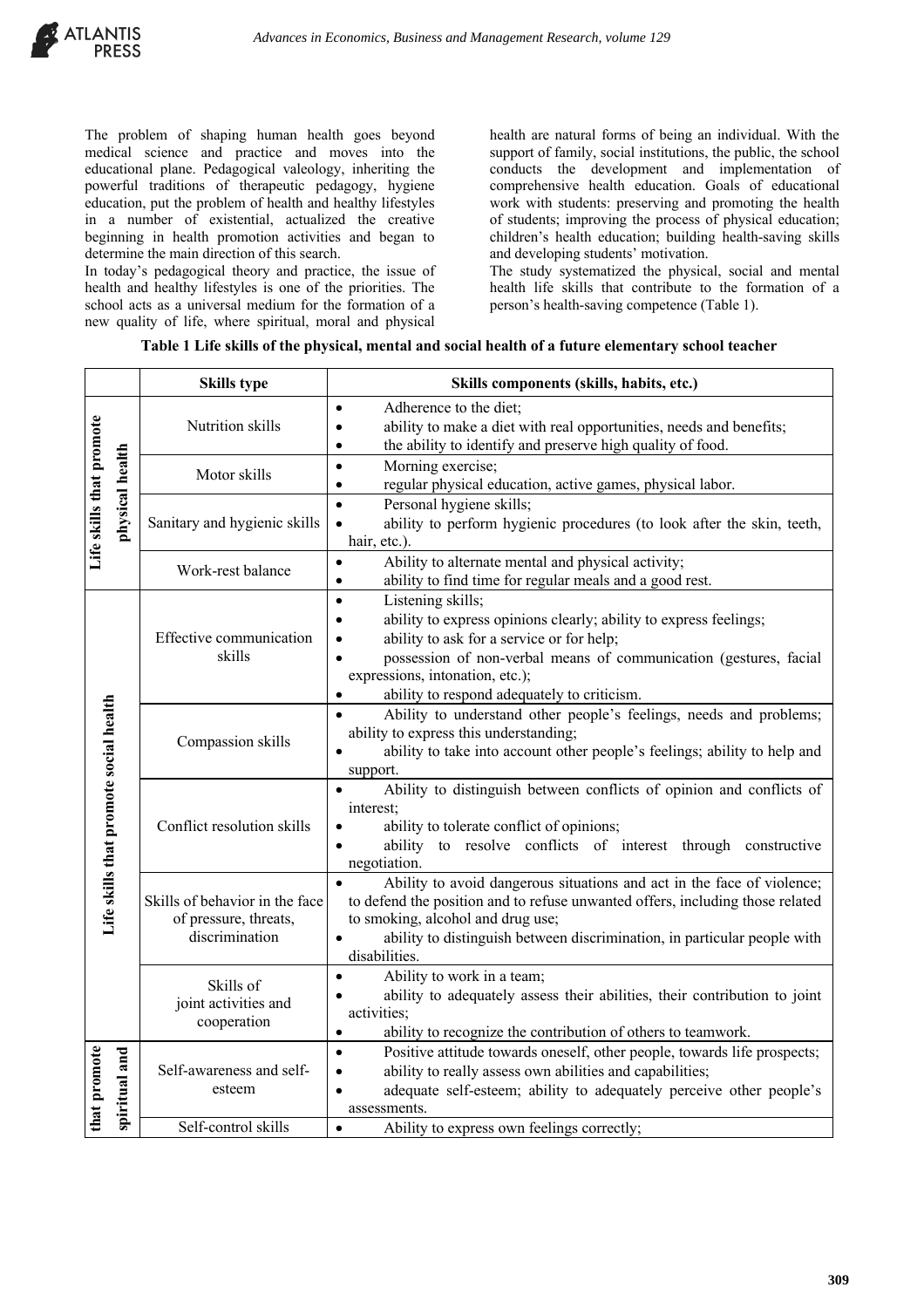|                            | ability to control anger, to overcome anxiety;                        |
|----------------------------|-----------------------------------------------------------------------|
|                            | ability to plan time rationally.                                      |
| Motivation for success and | Ability to focus on achieving the goal;                               |
| will training              | development of perseverance and hard work;                            |
|                            | striving for success and belief in oneself.                           |
|                            | Ability to identify the essence of the problem and the causes of its  |
|                            | occurrence;                                                           |
|                            | ability to formulate several options for solving a problem;           |
| Problem analysis and       | ability to anticipate the consequences of each option for oneself and |
| decision making            | others;                                                               |
|                            | ability to evaluate the reality of each of the options, taking into   |
|                            | account own capabilities and life circumstances;                      |
|                            | ability to choose the best solutions.                                 |
|                            | Ability to determine life goals, based on own needs, inclinations,    |
| Defining life goals and    | abilities:                                                            |
|                            | ability to prioritize and use time;                                   |
| programs                   | ability to plan activities, taking into account the analysis of       |
|                            | opportunities and circumstances.                                      |

Thus, health-saving competence is a personal entity based on knowledge, skills, values, and attitudes toward personal health and a healthy and safe lifestyle [8].

**ATLANTIS** 

The modernization of education through the implementation of a competency approach allows to integrate European standards into the national education system, enhances its practical orientation, provides the graduate with the ability to respond to new demands of the labor market, have the appropriate potential for practical solving of life problems, guarantees high level and efficiency of training.

A competency approach involves focusing on the outcome of education, which is viewed from the standpoint of a person's ability to act independently on the basis of knowledge that has been formed; assessing the quality of educational outcomes in terms of relevance beyond the education system; realization of the activity nature of education and orientation of the educational process to the practical orientation of its results. This approach in the preparation of the future specialist involves a high level of organization of the educational process in the institution of higher education in order to form a theoretical and practical readiness for the student to undertake pedagogical activities, which is the main qualitative indicator of the educational process within the higher education system. Therefore, the expected result of the future teacher's preparation is the level of development of subject competences as a component of his or her professional competence, which is the willingness and ability to apply fundamental subject knowledge as the basis of productive educational, research and professional activity.

The development of the methodological foundations of the competency approach is reflected in the change of emphasis in the definition of competencies, which has been interpreted as general skills, fundamental ways of learning and basic knowledge; a set of attitudes, practical skills, values, emotions, behavioral components,

knowledge and skills required for active action; not only knowledge, professional and high moral qualities, but also the ability to act adequately in appropriate situations, applying that knowledge and taking responsibility for certain activities; how the abilities (knowledge, skills, values, attitudes and behaviors) are needed to deal with personal, professional and social problems on a daily basis and to anticipate a better future; as skills and attitudes aimed at achieving certain standards in professional activity.

Educators interpret competence as "a dynamic combination of knowledge, skills, ways of thinking, views, values, and other personal qualities that determines the ability of a person to successfully socialize, pursue professional and / or further learning activities" [2; 10]. The definition focuses on understanding the essence of competence as a complex personal entity that enables the performance of activities, is formed and improved during training. Taking into account the definition of competence, the European space outlines a list of key competences for each European citizen, characterized by the words: to study - to seek - to think - to cooperate - to act - to adapt [13].

The formation of competences is primarily envisaged by the "State Standard of Elementary Education" (2018), where the requirements for compulsory learning outcomes are determined taking into account the competency-based approach to learning, which, among other things, is "civic and social competences related to the ideas of democracy, justice, equality, human rights, well-being, awareness of equal rights and opportunities that involve working with others to achieve a common goal, being active in class and school, respect for the rights of others, ability to act in conflict situations related to different forms of discrimination, appreciation of the cultural diversity of different peoples and identification of oneself as a citizen of Ukraine, caring attitude to one's own health and preserving the health of other people, maintaining a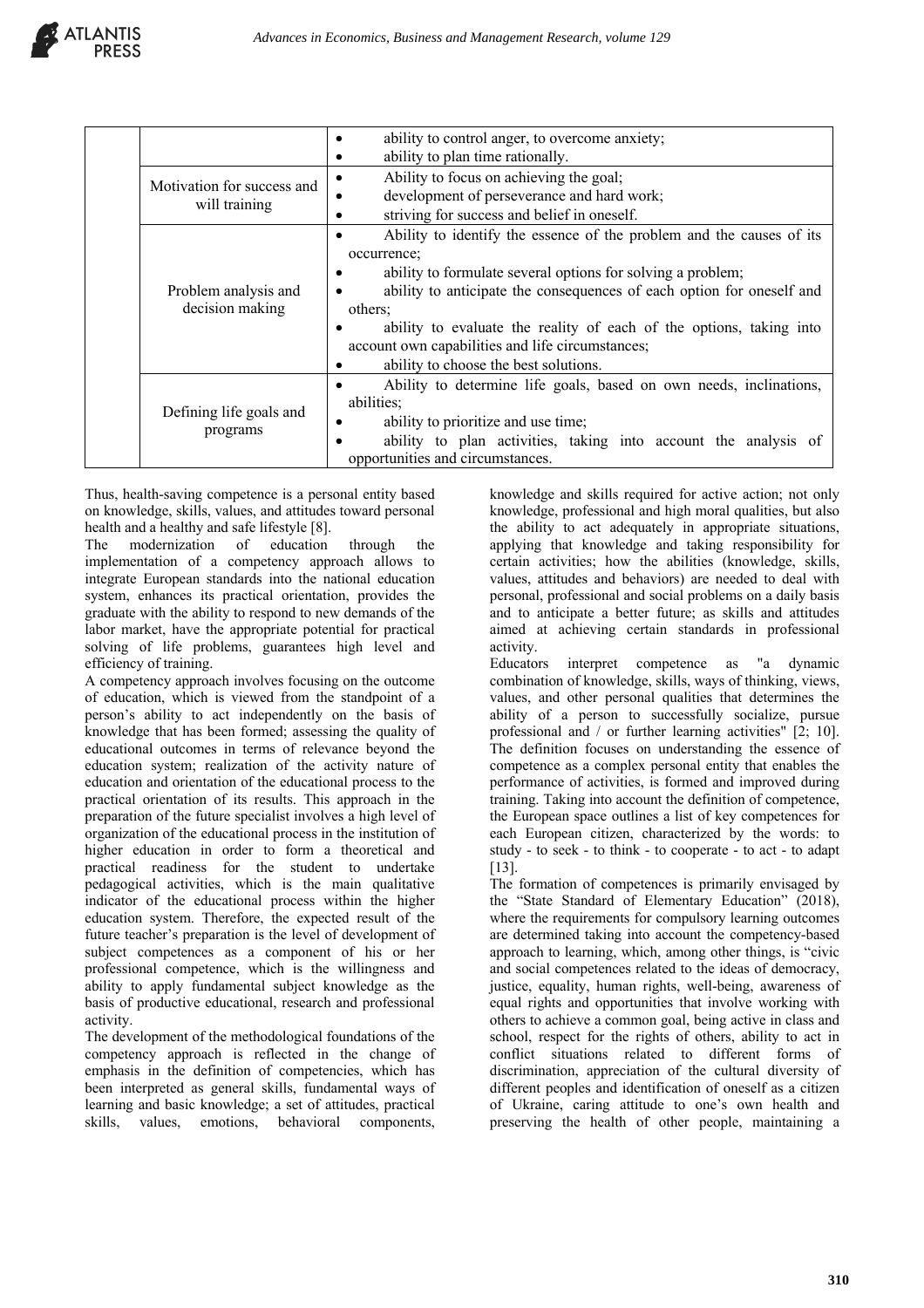healthy lifestyle, etc." [16]. At the same time, among the key professional competences of elementary school teachers, it is appropriate to distinguish health-saving one. Researchers understand a competency approach as:

- priority orientation on the goals-vectors of education: learning, self-determination, self-actualization, socialization and development of individuality;

- improvement of content of education, which is not limited to a knowledge-oriented component, and includes a comprehensive experience of solving life problems, performing key (i.e., those belonging to many social spheres) functions, social roles, competences [3];

- constant reorientation of the dominant educational paradigm with the predominant translation of knowledge and formation of skills to create the conditions for mastering a complex of competencies that determine the potential of a graduate's ability to survive and maintain a sustainable life in a multifactorial, socio-political, marketeconomic, informational and informative space (Global Action Programme on Education for Sustainable Development [4]).

Thus, the competence approach in the preparation of elementary school teachers is understood as a systematic and holistic formation, which provides for an effective component of the teacher's professional training, the focus of the educational process on the formation of key (basic, main) and subject competences of the individual, the result of which is the formation of the general competence of a person as an integ personality. Studying the system of preparing students for the organization of health-saving of younger students requires the identification of its structural components, the nature of the relationship between them, the regularities of system management, its new characteristics arising from the integration of components. Preparing students for the introduction of effective healthsaving for students is an important component of educational and cognitive activity at the stage of professional education of future professionals. The analysis of scientific and pedagogical sources made it possible to identify such structural components of students' preparation for the organization of health-saving activities of younger students as motivational, content, and technological.

The motivational component involves the formation of students' positive attitude to the organization of healthsaving of younger students, interest in this activity, humanistic ideals, according to which the child is recognized as the most valuable in all its versatility. Belief in the priority of the health of the students' preservation as a means of their comprehensive development, showing kindness, reasonable demanding, hope for the long-term success of the students. All this help to optimize the formation of the child's personality, provides it with the opportunity to constructively, mobile, productively act and create during adulthood.

Future teachers need to take an interest in cognitivecreative activities to improve the health efficiency of younger students. This is reflected in the study of the content of this activity, the tools and procedures for implementation in the educational process of the school.

It is of fundamental importance for students to realize the necessity of optimizing the health-saving of younger students as a means of professionally-creative selfrealization of future professionals. Students should be internalized with the values of enhancing the moral and physical health of the child as a factor in the implementation of their own life program, which contributes to the evaluation of themselves as a successful, effective, happy teacher.

Because the performance of an organization as a teacher of health-saving activity depends on having modern information about patterns, strategies and methods of its implementation, it is of great importance for students to develop values of knowledge. The desire to penetrate into the essence of health-saving, to understand the importance and specifics of its use in the modern school environment, to master its functions in the educational institution as a socio-cultural microenvironment, allows to provide high intensity and productivity of the teacher's activity for preserving the health of students.

The content component of health-saving competence consists of a knowledge system that reflects the theoretical and practical aspects of student health:

- theoretical, containing material on the laws, specifics, conditions of organization of health saving taking into account the peculiarities of the individual development of the child in accordance with its age;

- practical, which contains information about the nature and requirements of the implementation of strategies, technologies, methods of organizing work with students of health-saving nature.

The identified pedagogical aspect of the content component is closely related to the technological component of preparing students for the organization of health-saving for younger students. This component involves students mastering the technology of designing and implementing educational activities.

Observing the educational process in higher education institutions aiming to prepare students for the effective health of younger students shows that it is advisable to set aside a system of evaluation criteria for the components outlined above.

The motivational component was assessed according to the criterion of students' positive attitude towards the organization of health-saving of younger students and the formation of a system of internal motives (interests, values, beliefs). Indicators of this criterion are formed by:

- Value orientation system, diagnosed with a modified version of the questionnaire. The questionnaire included self-assessment by students and expert evaluation of the role of values of knowledge, creativity, happiness of others, active productive life, self-development in preparation for the organization of health care of younger students. Students chose to answer "yes", "rather than no", "both yes and no", "no more than yes", "no", to the statement "such humanistic values as cognition, creativity, happiness of others, productive life, self-development, activate the process of my preparation for the organization of health-saving of younger students.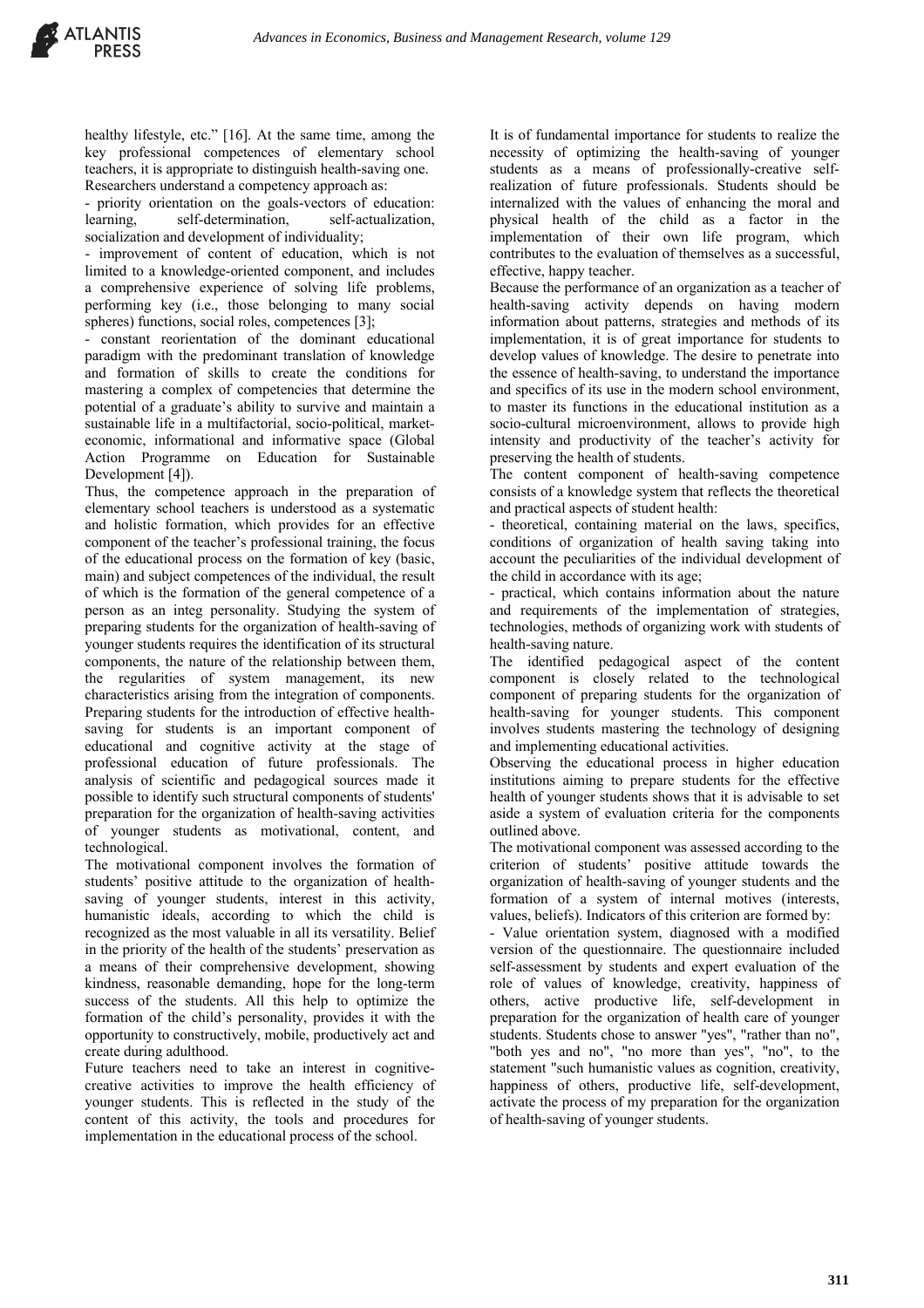- Interest in the subject and process of this activity, the desire for self-realization by some means. The motive, which gives personal meaning to the preparation for the organization of health preservation of younger students, was diagnosed with the help of expert evaluation and selfassessment. A list of internal and external motives was offered to the experts and students:

a) strong interest in the subject of activity;

b) strong interest in the process of activity;

c) desire for creative self-realization;

d) motives for self-improvement, self-development;

e) understanding of the importance of preparing for the organization of health-saving of younger students in their professional activities;

f) motives for duty and responsibility;

g) striving to be the best in the team;<br>h) measures for the prevention of the measures for the prevention of troubles, among which the one was chosen that is most intensively manifested in each student in the process of this activity.

- Students' beliefs that were diagnosed by questioning with a series of questions:

Can you state that:

1) You are characterized by a strong conviction in the importance of organizing the health-saving of younger students: yes, no;

2) organizing the health-saving of younger students is one of your life goals: yes, no;

3) the image of a teacher who aims to bring up a psychologically, mentally and physically healthy child is your ideal: yes, no.

The questions suggested highlight the importance of preparing for the organization of health care for younger students as a life-long goal, a degree of conviction in its importance as a factor of professional and personal selfcreation, and a focus on a particular ideal of the teacher.

The content component was evaluated in accordance with the synthesis and constructiveness of the information acquired by the student in the course of educational activity, independent work, in-school practice. Indicators of the criterion are completeness and systematic scientific and pedagogical knowledge of theoretical and practical blocks.

Knowledge of the theoretical block was diagnosed with the help of tests that included the task of identifying the level of mastery of information about the essence of health-saving of children. Here are some of the test assignments for undergraduate students:

1. Throughout all levels of school education, the main competencies are:

a) learning ability, cultural literacy, information and communication competence, social competence, civic competence, entrepreneurial competence, health-saving competence;

b) educational, cognitive, communicative, social competence;

c) multicultural, socio-professional, information and technological competences.

2. The psychological characteristics of younger students are as follows:

a) children of this age are guided by norms of behavior and values of the teacher more than the opinions of peers;

b) students are guided by the norms of behavior and values of peers more than of teacher;

c) younger students are more aware of the actions and motives of others than of their own;

d) younger students are more aware of their own actions and motives than those of other people;

e) the younger student has a gap between knowledge of moral norms and appropriate behavior;

f) the junior student does not have a gap between knowledge of moral norms and appropriate behavior;

g) younger students strive to do more than they can;

h) younger students want to do only what they can do;

i) misunderstanding - a typical picture of the relationship between adult and young students;

j) if a child has two competing motives that are currently in a potential state, then the motive that has been actualized earlier wins;

k) if the child has two competing motives that are currently in a potential state, then the motive, which has been updated later;

l) personal communication and educational and professional activity of the younger student are leading.

3. The health indicators are:

a) "musculoskeletal benefits";

b) "physical characteristics";

c) "the state and degree of development of the human body, the nature of its functioning, the dynamics of change, coherence or imbalance with the social life of the subject";

d) the connection of the "physical human and spiritual human";

4. The value of health becomes effective if student realizes and affirms its physical and moral "I":

a) in sports;

b) in relations with comrades;

c) in matters of social importance and behavior.

5. The humanistically directed activity of the subject directs:

a) health;

b) the value of health.

Indicators of the practical units knowledge formation were mastering information about the principles of organization of health-saving of younger students. The outlined content component block was evaluated using the following questions:

1. According to V. Kremin [9], the Ukrainian scholar, a person who is intelligent in the 21st century is one who:

a) works a lot;

b) takes care of its own health and that of others;

c) constantly learns, builds all its life and activity on the basis of knowledge.

2. From the scientific point of view of O. Savchenko [14], one of the Ukrainian scholars, modern dimensions of education are:

a) activation, optimization of the educational process, interaction of the student and the teacher;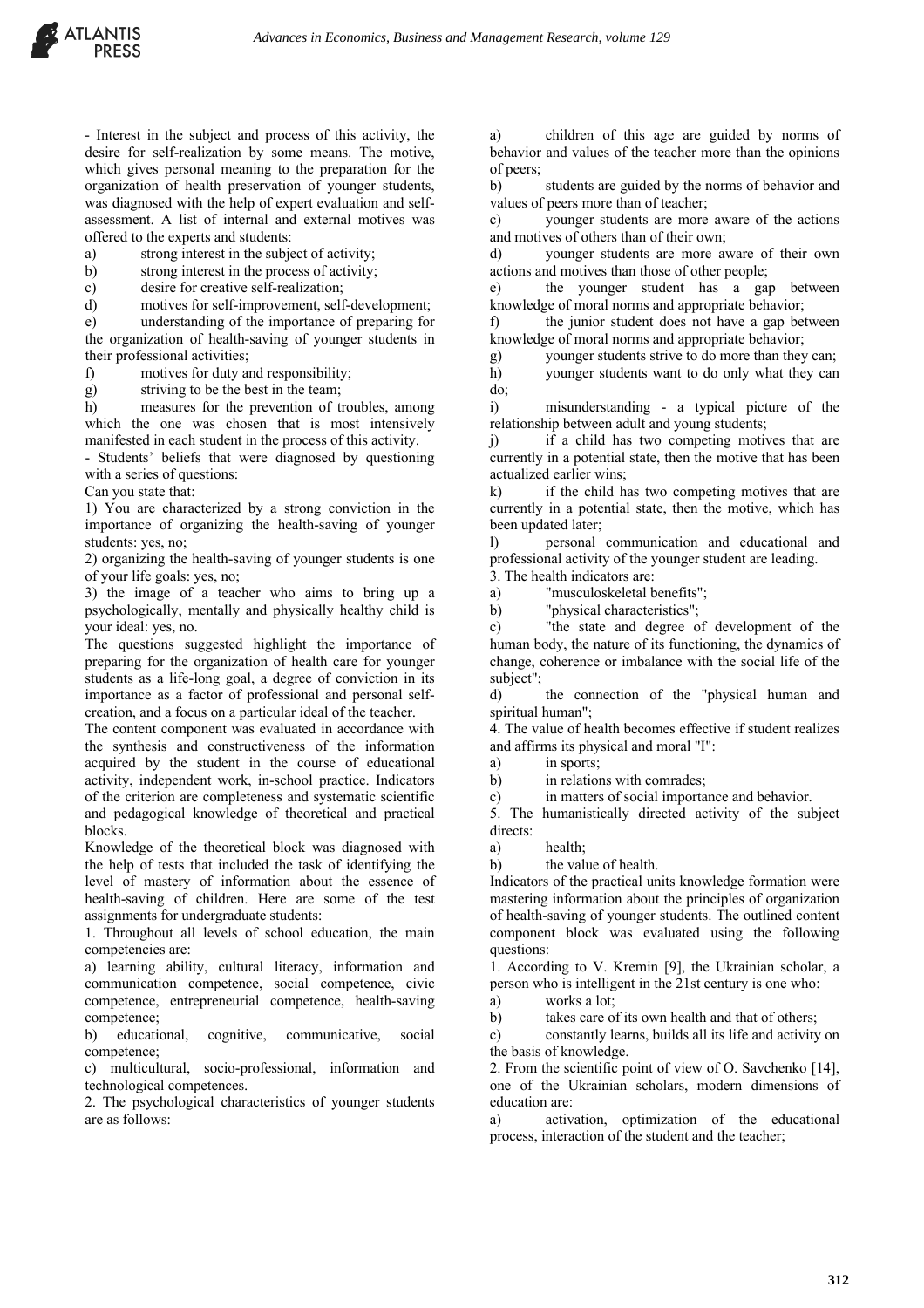b) openness, variability, dialogism, competence, state-public assessment of compliance with regulatory requirements, social and personal expectations;

c) financing, teacher certification, examination of content, textbook and technology support, implementation of quality monitoring.

3. What serves hygienic, therapeutic effect on the child, development of its agility, coordination of movements?

a) eurythmy (R. Steiner);

b) space education (M. Montessori);

c) strain group (P. Petersen);

d) self-study of the child (J.-O. Decroly).

4. Among the factors of physical education are the following:

a) natural;

b) hygienic;

c) democratic;

d) social;

e) educational.

5. Leisure is:

a) resting activities the child spends with its parents; b) purposeful process of transfer and assimilation of knowledge, skills and methods of cognitive activity of a person;

c) free time from obligatory activity, which is used for games, reading, work, sports, arts, technology, whereby the child develops morally, mentally and physically.

The technological component involved mastering the knowledge, skills and knowledge of the methods, technologies, means of organizing health-saving for younger students. Knowledge level was assessed using tests:

1. What are the forms of extracurricular sports activities:

a) gymnastics before lessons;

b) sports minutes and pauses;

c) extracurricular classes (clubs and sections);

d) health hour;

e) mass competitions, sports holidays;

f) conferences;

g) conversations;

h) meetings of generations.

2. Exercise is:

a) motor actions that are specially organized and deliberately performed in accordance with the laws and tasks of physical education;

b) the means that stimulate collective experience, give joy from joint efforts, promote friendship and friendship;

#### **3. CONCLUSION**

Particularly important in the changes of the modern educational space is given to elementary school teachers, because fundamental life competencies - the ability to learn, communicate, care and promote health - are best formed in younger students. As a consequence, in modern conditions the appropriate competent training of elementary school teachers acquires a characteristic

c) walks, excursions, hikes, trips that organize to acquaint students with their native land, nature, historical and cultural monuments.

3. "Theater of physical development and health improvement of children" is:

a) M. Montessori technology;

b) technology of physical education of children according to M. Yefymenko [7], Ukrainian scientist;

c) technology of developmental training;

d) technology of the Waldorf school.

The ability to develop their own variants of pedagogical health technologies for preserving younger students was assessed with the help of the following creative tasks:

1. Offer your own methodical means of activating the health-saving leisure time of pupils, taking into account the specifics of the summer camp (health-improving institution).

2. Develop a project for a wellness event to familiarize children with the norms of a healthy lifestyle.

3. Create a program for elementary school students to organize their health-saving in the afternoons.

The analysis of scientific sources showed that the structure of preparation of students for the organization of healthsaving of younger students is motivational (positive attitude to the organization of health care of students, interest in this activity, humanistic ideals), content (theoretical: valeologically, psychologically and pedagogically oriented knowledge, as well as knowledge of child health organization strategies), technological (students' knowledge of technology of designing educational measures on health-saving of younger students) components, the assessment of which was formed through questionnaires, interviews, tests, and creative tasks.

Tasks for the development of mini-projects, which resulted in the presentation of mastered health-saving materials, were proposed to develop search activity skills. Students learned to present the processed materials in abstract form; to emphasize the main points; to explain the essence of theoretical generalizations; to answer direct and indirect questions; to illustrate and present the learned theoretical provisions with examples and facts; to keep in touch with previously learned; to project the acquired knowledge on explanations of phenomena and facts, etc.

essence and is constantly updated, which actualizes the careful research and development of new models of systems of teaching students in higher pedagogical education institutions. The issue of health-saving activity of the future elementary school teacher was considered in view of providing a healthy life style of younger students, valeological education of students, axiological component of the structure of self-regulation of pedagogical activity in the system of future teacher education and formation of axiological component of pedagogical culture. Scientists consider health-saving activity to be an important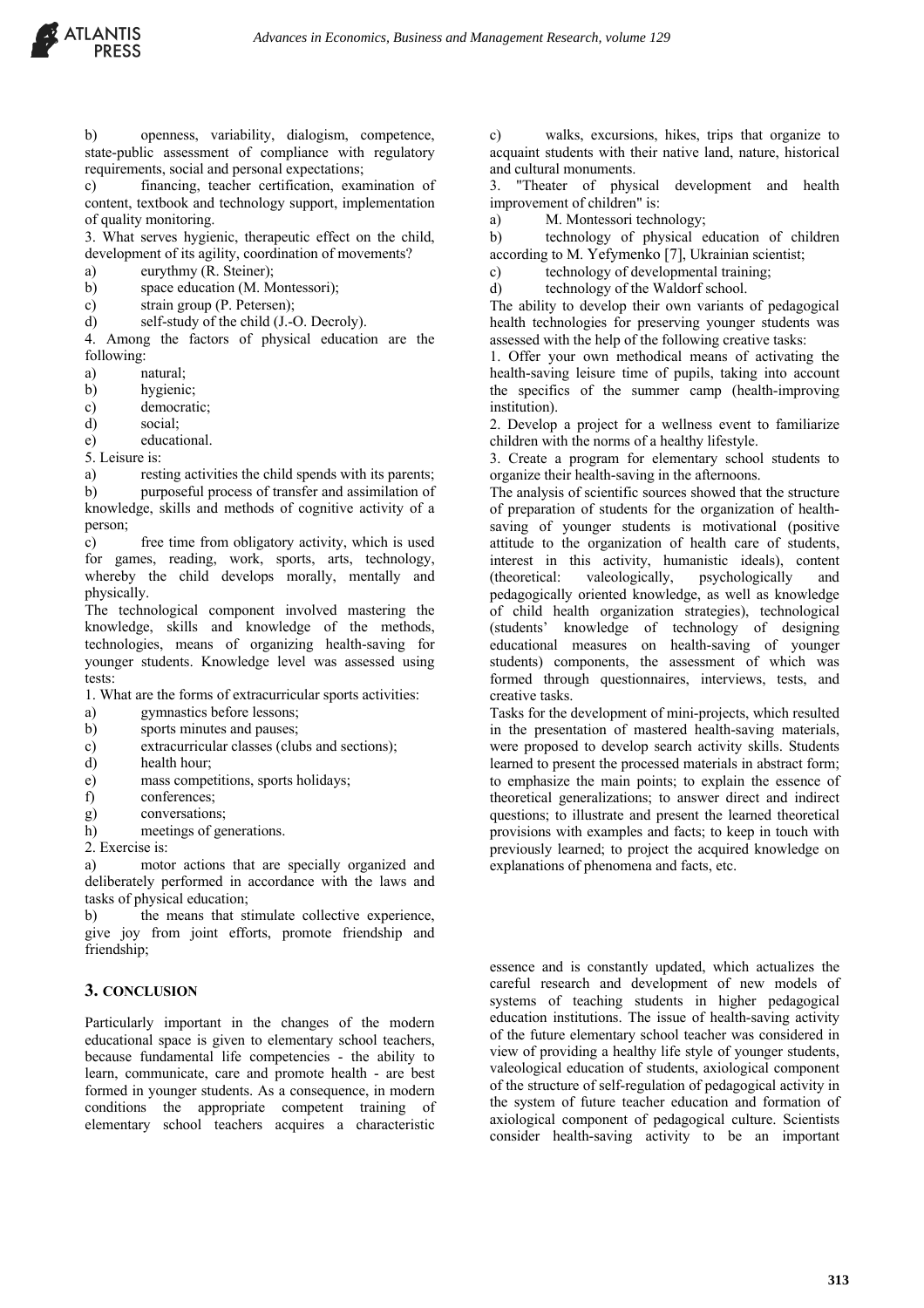

component of a teacher's professional activity, and healthsaving training of a future elementary school teacher is the most important element of vocational training in today's context. One of the objectives of vocational education is to develop students' health-saving and health promotion skills.

The activity of elementary school teacher directly influences the development and socialization of a child, forming a lifestyle that is conducive to saving and promoting his or her health. The aspect of health-saving and hygiene education of children has been particularly sharpened in recent years, when technical advances, information technologies and their overuse are being continually resulted into their low-activity lifestyle. These factors encourage the preparation of future elementary school teachers, particularly during the health-saving of younger students in terms of competency formation.

### **ACKNOWLEDGMENT**

This study is done within the framework of the project «Modernization of pedagogical higher education with the use of innovative teaching tools» (MoPED) (Registration number 586098- ЕРР-1- 2017-1-UA-EPPKA2-CBHE-JP).

#### **REFERENCES**

[1] N.M. Bibik, Competence and competencies in results of elementary education, Primary School, vol. 9, Kyiv, 2010, pp. 1-4.

[2] V. Bondar, Problems of theoretical competence and methodological culture of researchers of pedagogical science, Higher education in Ukraine, vol. 3, Kyiv, 2016, pp. 18-23.

[3] A.A. Verbytskyi, Pedagogical technologies of contextual education, 2nd ed, M. A. SHolohova RIC MGGU, vol. 1, Moscow, 2011, 52 p.

[4] Global Action Programme on Education for Sustainable Development as follow-up to the United Nations Decade of Education for Sustainable Development after 2014 (Endorsed by UNESCO Member States through the adoption of 37 C/Resolution 12). URL: http://unesdoc.unesco.org/images/ 0023/002305/230514R.pdf.

[5] B.T. Dolynskyi, Theoretical and methodological bases of preparation of future teachers for the formation of health-saving skills and competences of the younger pupils in educational activity: monograph, M. P. Cherkasov, Odesa, 2010, 256 p.

[6] V.K. Zviekova, Preparing future teachers for the organization of students' health-saving leisure: author's abstract of dissertation for the candidate of pedagogical sciences degree, 13.00.04 "Theory and methodology of vocational education", Odesa, 2009, 20 p.

[7] M.M. Yefymenko, Basics of correctional directed physical education of children with disorders of the musculoskeletal system, Manuscript…Doctor of pedagogical sciences, specialty: 13.00.03, Ministry of Education and Science of Ukraine, National Dragomanov Pedagogical University, Kyiv, 2014, 40 p.

[8] N.S. Koval, Teaching "Basics of Health" to younger students on a basis of competency approach, Primary School, vol. 9, Kyiv, 2012, pp. 677-681.

[9] V.G. Kremin, Philosophy of human-centrism in the context of education problems. In: Ognevyuk V.O., Sysoeva S.O. (Eds.), Educatology: Readings, "Edelweiss", Kyiv, 2013. pp. 677-681.

[10] L.S. Malysheva, Formation of health-saving competence of future primary school teachers in the educational environment of a pedagogical college : author's abstract of dissertation for the candidate of pedagogical sciences degree, 13.00.04 "Theory and methodology of vocational education", Odesa, 2018. 24 p.

[11] O.T. Markiv, Preparing a future teacher for a healthy lifestyle culture: author's abstract of dissertation for the candidate of pedagogical sciences degree, 13.00.04 "Theory and methodology of vocational education", Kyiv, 2012, 18 p.

[12] T. Osadchenko, Creating a health-saving environment of elementary schoo: a practical advisor, VPTs «Vizavi», Uman, 2016, 234 p.

[13] I.O. Palshkova, Formation of the professionalpedagogical culture of the future elementary school teacher: a practice-oriented approach: author's abstract of dissertation for the doctor of pedagogical sciences degree, "Theory and methodology of vocational education", South Ukrainian national pedagogical university named after K. D. Ushynsky, Odesa, 2009, 44 p.

[14] O. Ya. Savchenko, Educational potential of elementary education: [manual], Tzudzinovich T.I., Kyiv, 2007, 204 p.

[15] L. Slyvka, Some aspects of the theory and methodology of preparing future elementary school teachers for health-saving activities, Problems of